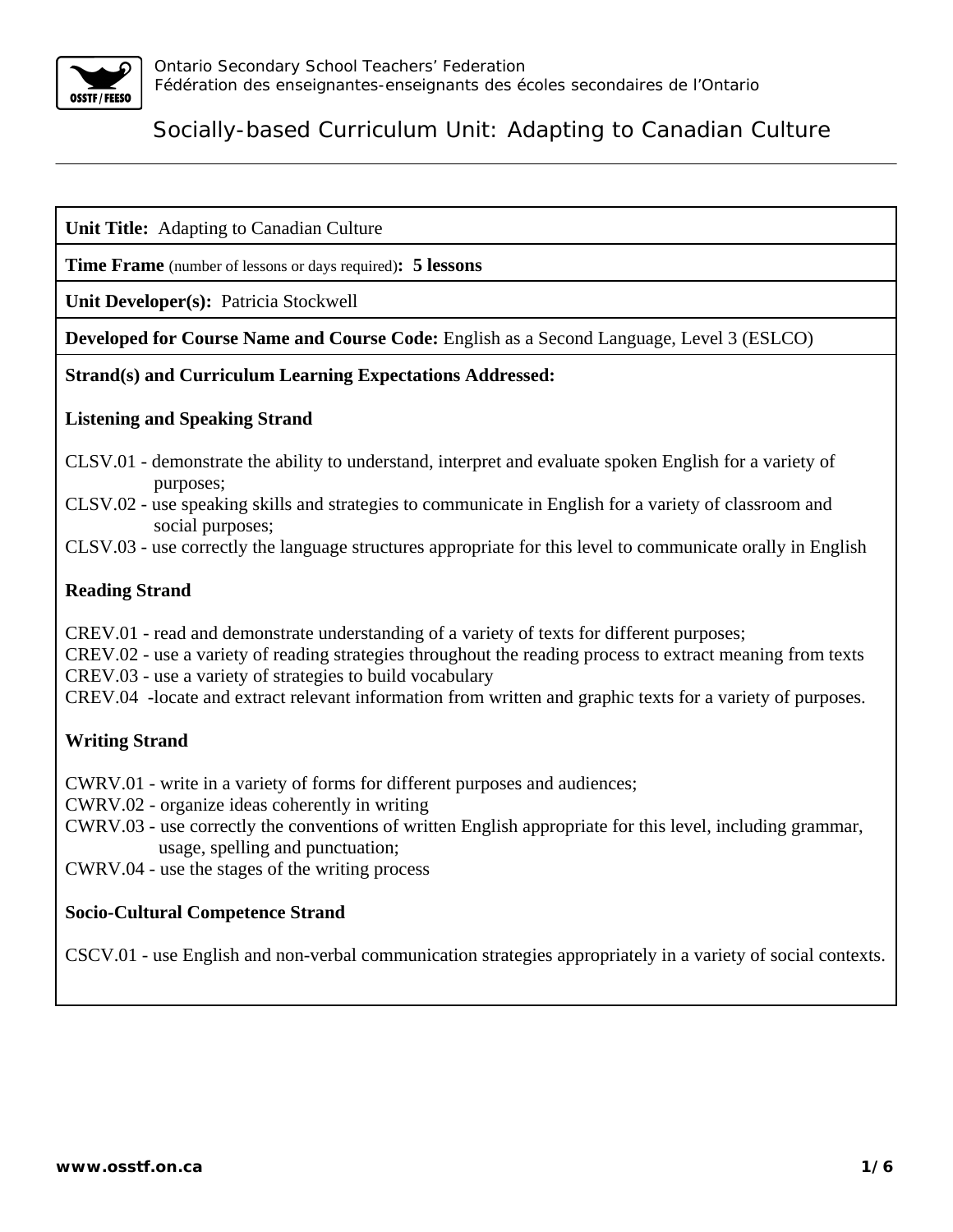

# **Desired Results**

## **Unit Description:**

This is an integrated, stand-alone unit which incorporates reading, writing and speaking activities. Students will explore, in groups and in individual writing assignments, the challenges and difficulties they faced when they first came to Canada. They will also discuss the positive rewards of living in Canada. They will explore the meaning of internal and external conflict and read dialogues of ESL students who faced these types of conflicts at school, home or in the community. In groups, they will write their own dialogues exploring their own conflicts and role play the dialogues to the whole class. The culminating activity is a short 3-paragraph essay about their personal problems and adjustments when first coming to Canada.

## **Enduring Understandings / Learning:**

Students will realize from talking with each other that immigrating to Canada is a huge adjustment and challenge. They will also realize that they are not alone, that many immigrants share the same problems and difficulties adapting to a new culture. They will understand the concepts of internal and external conflict and realize that it is common for immigrant teenagers to experience problems at school, home and in their communities. They will also gain an appreciation of the many rewards and satisfactions of coming to Canada. They will have an opportunity to practise their reading, writing, speaking, listening and group work skills.

# **Assessment Tasks**

### **Performance Tasks and Other Evidence That Will Demonstrate the Knowledge and Skills Acquired**:

Students will be given an opportunity to work in groups to read and discuss a dialogue demonstrating internal and external conflict. Then, they will be asked in the same groups to write their own dialogues and present them to the class. Students will also be asked to write and read to the class a short three-paragraph essay about their own experiences and feelings adapting to the new culture of Canada.

### **Assessment Criteria:**

Rubrics for group work skills, oral presentation skills and the written essay are attached.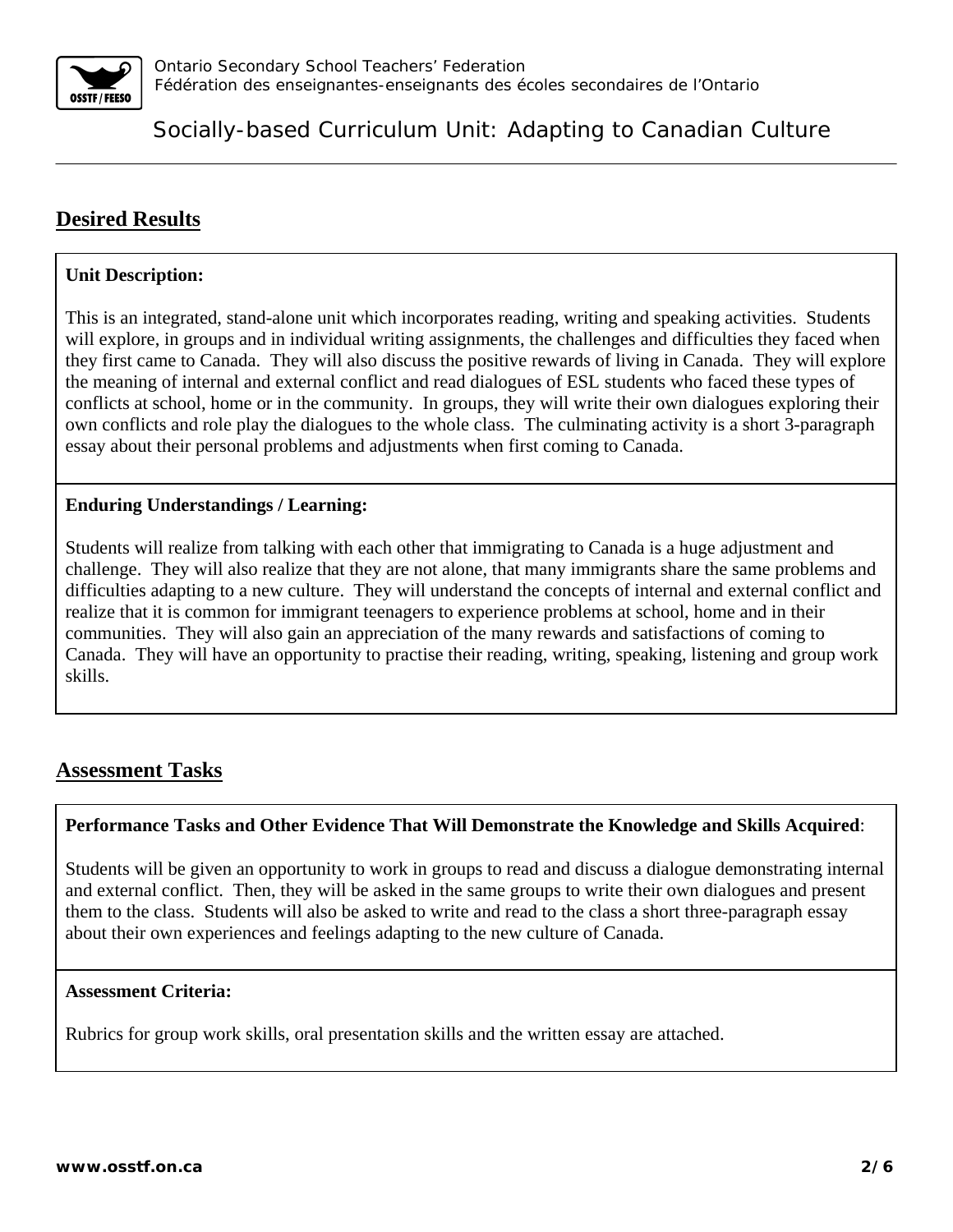

# **Unit Planning Notes**

# **Prior Learning Necessary (if any)**:

Students will be expected to have speaking, listening, reading and writing skills at the intermediate ESL level. They will also be expected to understand and have practiced the structure of a three-paragraph essay (introduction, body, conclusion). They will also be expected to have prior understanding of the writing process (pre-writing, first draft, editing, final draft)

# **Preparation Notes (if any):**

- 1. Large map of world and markers and stickers
- 2. ESL textbook: Porter, Jessie. Voices: Past and Present. Toronto: Wall & Emerson Inc., 2000
- 3. Handouts: Appendix A – Pairs Interview; Appendix B – Graphic Organizer for Essay Appendix  $C$  – Editing Sheet
- 4. Evaluation sheets: Appendix D– Group Work Evaluation; Appendix E –Oral Presentation Skills Appendix  $F - E$ ssay Evaluation

# **Learning Plan**

### **Lesson 1**

- 1. Whole class Locate on a world map with stickers all the countries that students in the class came from. Draw a line with magic marker to show the route each student took to come to Canada.
- 2. Whole class Brainstorm and discuss the following questions with the class. List answers on board.
	- a) What kinds of things did you have to do when you first got to Canada? (find a home, register for school, get a telephone, buy groceries etc.)
	- b) What were the most surprising things about coming to Canada? (size of school, kinds and varieties of food in grocery store, types of clothing and fashion etc.)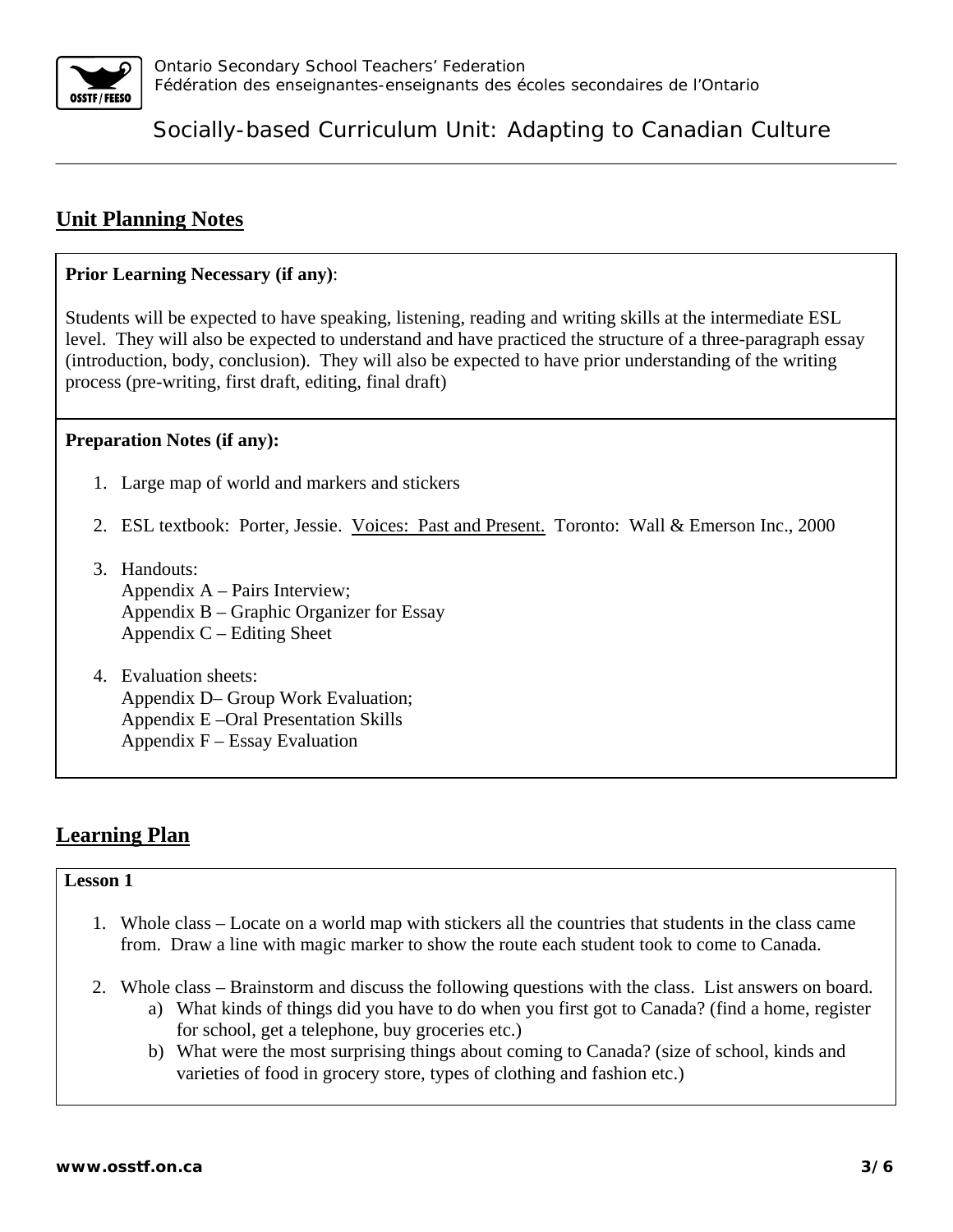

- c) What were the hardest things about coming to Canada? ( making friends, learning the language, leaving my relatives etc.)
- 3. Pairs Match students up with someone from a different country. Students will use the Pairs Interview Sheet to interview one another and record answers on the sheet. (Appendix A)
- 4. Presentations Students will come to the front of the classroom and introduce their partner to the class using the answers they recorded on the Pairs Interview Sheet.

## **Lesson 2**

- 1. Whole class Have students find definitions of word "conflict" in the dictionary. Discuss the difference between "internal"conflict ( a difficult decision with pros and cons, a dilemma with different outcomes, a struggle or problem ) and "external" conflict ( a difference of opinion, an argument or physical violence with another person or group of people) Have students brainstorm examples of each type of conflict.
- 2. Group work Students read together, in groups of three or four, the dialogue they have been assigned. Each group works with a different dialogue. (Pg.234-238 Voices Past and Present) Students discuss and record answers to the following questions. (Write questions on board)
	- a) What is the type of conflict in the story (internal, external, or both?)
	- b) What is the actual problem(s)?
	- c) Was the problem resolved? If so, how was it resolved? If not, how could it be resolved?
- 3. Group presentations Each group role plays the dialogue they have studied. (Each person takes a different part). Group members discuss the answers to the questions in #2 with the whole class. (Appendices  $D & E$ )

### **Lesson 3**

- 1. Whole class: Review concepts of internal and external conflict
- 2. Small groups

Students work with same group as previous day. This time, they will be writing their own dialogue about a conflict or problem they have experienced in adapting to Canadian culture. Students begin by answering the questions from #2 in Lesson 2. (Write questions on the board again.) Then together they write a dialogue about that problem. The dialogue should have enough characters for each member to play a part.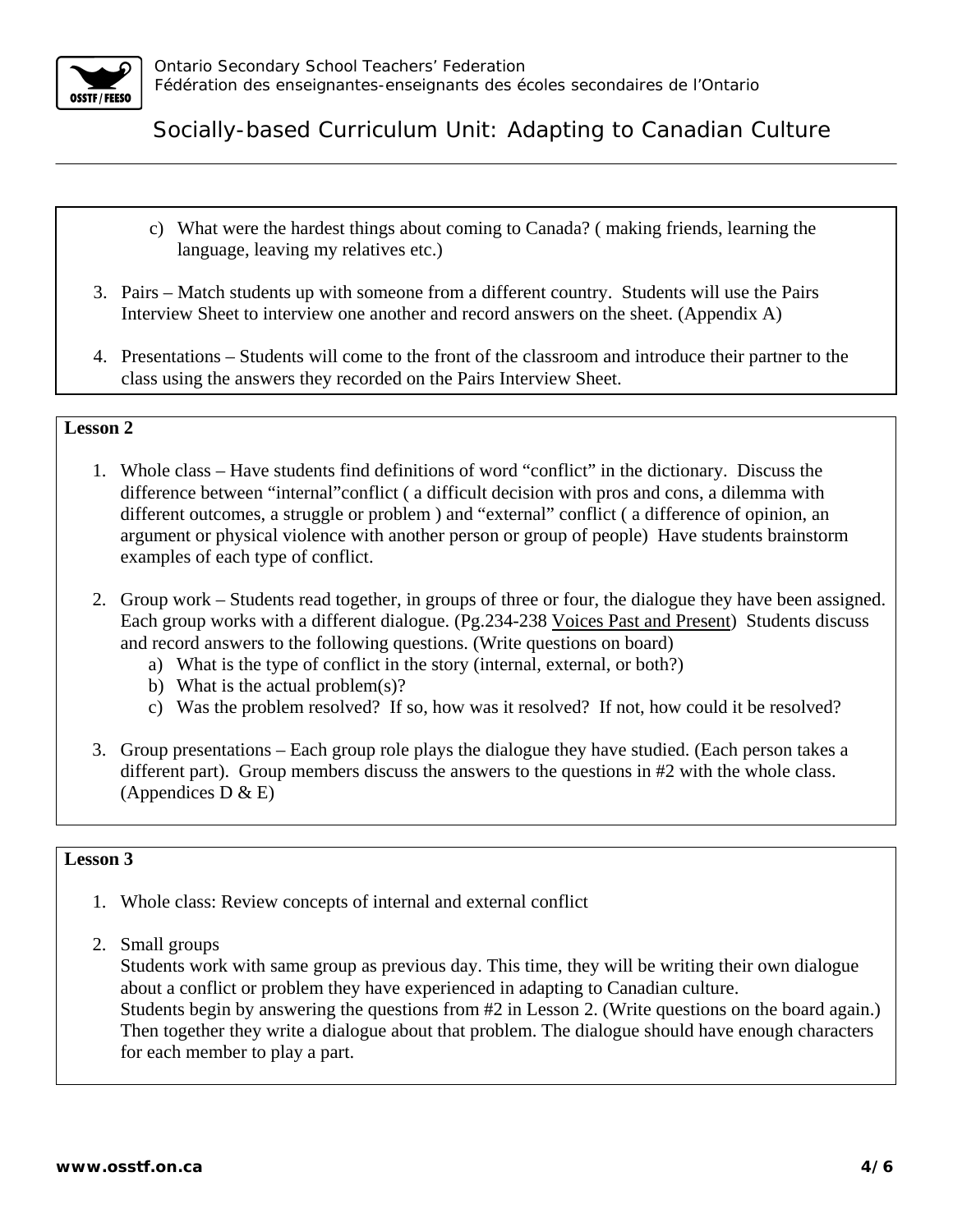

3. Group presentations Each group role plays the dialogue they have written. Whole class discusses the questions from #2 in Lesson 2 for each dialogue. (Appendices  $D \& E$ )

#### **Lesson 4**

1. Whole class

Review structure of 3 paragraph essay (introduction, body, conclusion) Brainstorm ideas for topic sentences, introductions and conclusions on a personal essay about adapting to Canada. Distribute graphic organizer and help students fill in information (Appendix B) Students begin writing first draft (finish for tomorrow's lesson)

#### **Lesson 5**

- 1. Whole class Go over editing sheet and explain need for both honesty and respect when editing someone else's writing (Appendix C)
- 2. Pairs Using one essay at a time, students edit their partner's essay.
- 3. Presentations Students read their edited essays to the class (Type essay to be handed in next day) (Appendices F)

# **Attachments**

#### Handouts:

- Appendix A Pairs Interview
- Appendix B Graphic Organizer for Essay
- Appendix  $C$  Editing sheet for Essay

#### Evaluation Rubrics

- Appendix D Group Work Evaluation
- Appendix E Oral Presentation Evaluation
- Appendix  $F E$ ssay Evaluation